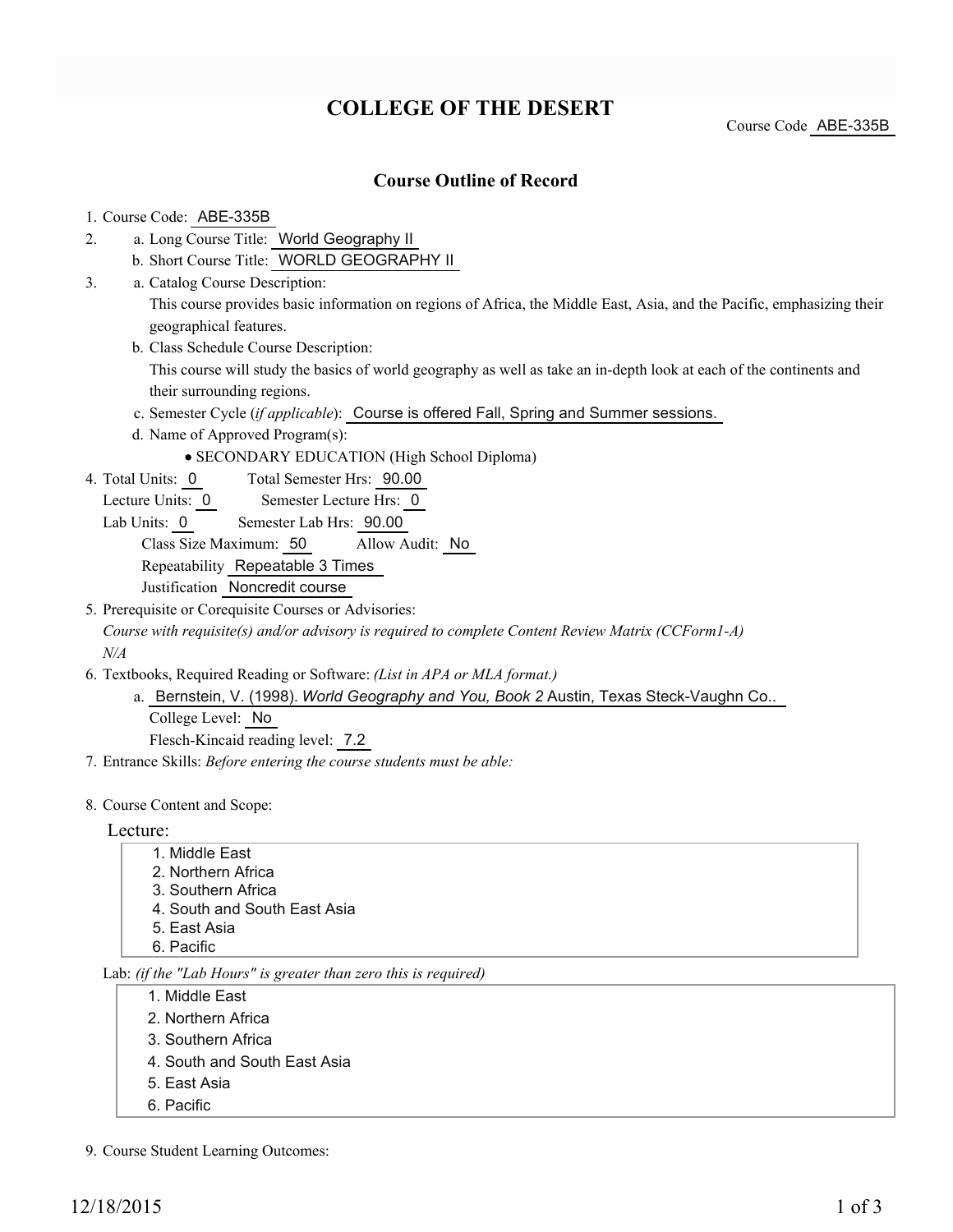### ABE 335B-World Geography II

- 1. Locate the geographical regions of Africa, The Middle East, Asia, and the Pacific.
- 2. Describe natural resources for Africa, The Middle East, Asia, and the Pacific.
- 3. Label the geographical land and water features of Africa, the Middle East, Asia, and the Pacific.

10. Course Objectives: Upon completion of this course, students will be able to:

- a. Identify geographical regions of Africa, the Middle East, Asia, and the Pacific
- b. Identify and locate states and countries on the basis of geographical regions
- c. Demonstrate an awareness of major geographical features (i.e., bodies of water, mountains, etc.)

11. Methods of Instruction: *(Integration: Elements should validate parallel course outline elements)* 

a. Individualized Study

b. Laboratory

Other Methods:

Individual, independent work on a self-paced program

12. Assignments: (List samples of specific activities/assignments students are expected to complete both in and outside of class.) In Class Hours: 90.00

Outside Class Hours: 0

-

.

a. In-class Assignments

- 1. Vocabulary development
- 2. Read and Remember
- 3. Journal writing as needed per individual
- b. Out-of-class Assignments
- 13. Methods of Evaluating Student Progress: The student will demonstrate proficiency by:
	- Self-paced testing
	- True/false/multiple choice examinations
- 14. Methods of Evaluating: Additional Assesment Information:

Successful completion of unit tests

15. Need/Purpose/Rationale -- All courses must meet one or more CCC missions.

PO-BS Independent Study Skills

Recognize that the responsibility for learning and growth is their own.

- IO Personal and Professional Development Self-evaluate knowledge, skills, and abilities.
- 16. Comparable Transfer Course

| Iniversity System |  |
|-------------------|--|
|-------------------|--|

**University System Campus Course Number Course Title Catalog Year**

17. Special Materials and/or Equipment Required of Students:

Required Material? 18. Materials Fees:

**Material or Item Cost Per Unit Total Cost Cost Per Unit Total Cost**